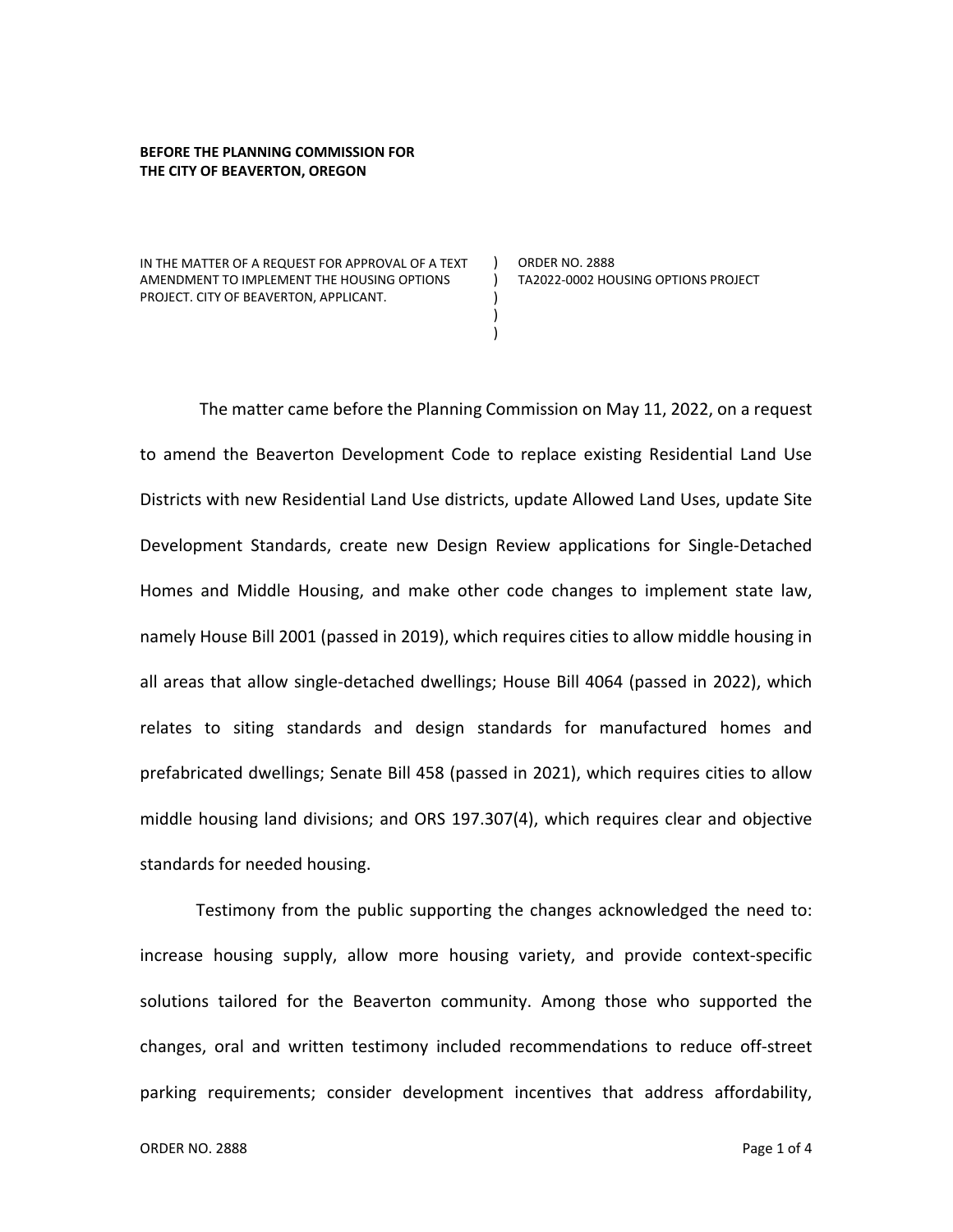accessibility and tree preservation; consider additional incentives, such as tax exemptions and System Development Charge (SDC) waivers that could improve the feasibility of building affordable homes; and update the tree code through a future project.

Testimony from the public opposed to the changes mentioned concerns that allowing middle housing in neighborhoods would increase traffic, increase on-street parking, increase crime, decrease property values, affect neighborhood character, result in tree removal, and strain the existing infrastructure system. Some testimony included the recommendation to allow more housing in mixed-use and commercial areas of the city. And some testimony expressed a desire to maintain single-family zoning, mentioning concerns about too many rental properties in neighborhoods.

Some testifiers indicated that they support housing variety, but nevertheless, were still concerned about a potential strain on the existing infrastructure system and urban services, increased property taxes, and limited parking.

Pursuant to Section 50.50 of the Beaverton Development Code, the Planning Commission conducted a public hearing and considered testimony and exhibits on the subject proposal.

ORDER NO. 2888 **Page 2 of 4** At the end of the public hearing, a Commissioner moved to recommend approval of CPA2022-0004, TA2022-0002, and ZMA2022-0004 (HOUSING OPTIONS PROJECT) based on the facts and findings presented in the staff report dated April 29, 2022, and with the following requests for staff to review and consider modifying the Beaverton Development Code proposal before the City Council public hearing related to three issues: (1) Possible exceptions to nonconforming structures for lots with existing homes that are being annexed into the city, and were built according to county zoning standards and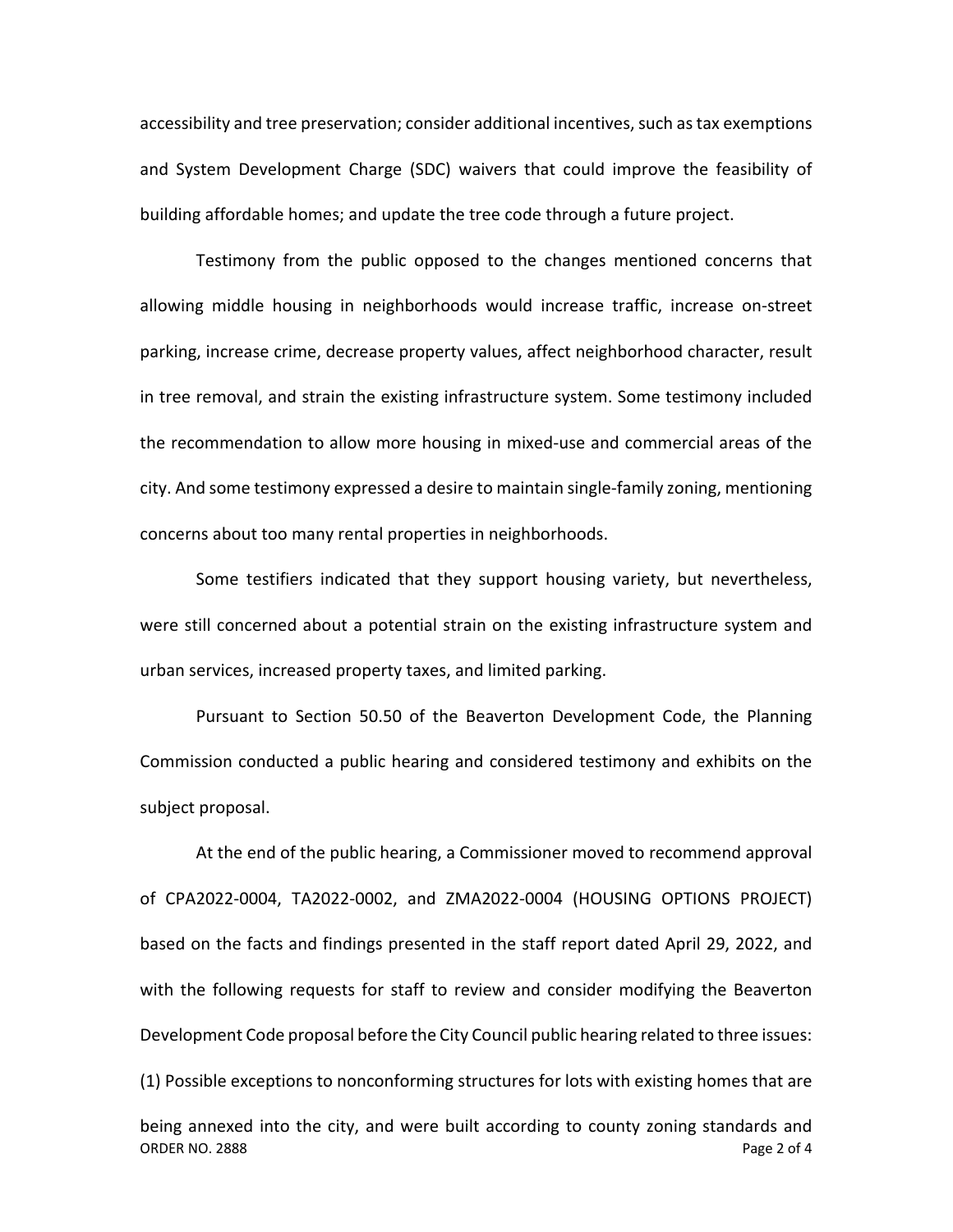therefore may not meet minimum density; (2) Allowances for homes to be reasonably rebuilt or expanded if the structure is destroyed for lots with existing homes in the RMA, RMB and RMC zones that may be nonconforming with respect to these proposed changes; and (3) Reduce the height of allowed decksinto required yards in the RMA, RMB and RMC zones.

The Commission, after holding the public hearing and considering all oral and written testimony, adopts the findings in the Staff Report dated April 29, 2022, and the Staff Memorandums dated May 10, 2022, and May 11, 2022, as applicable to the approval criteria contained in Section 40.85.15.1.C of the Beaverton Development Code.

Therefore, **IT IS HEREBY ORDERED THAT TA2022-0002** is recommended for **APPROVAL** to City Council based on the testimony, reports and exhibits, and evidence presented during the public hearing on the matter and based on the facts, findings, and conclusions found in the Staff Report dated April 29, 2022, and the Staff Memorandums dated May 10, 2022 and May 11, 2022, and this Land Use Order.

Motion **CARRIED**, by the following vote:

**AYES:** Glenewinkel; Lawler; McCann; Nye; Saldanha; Teater; Winter **NAYS:** None. **ABSTAIN:** None. **ABSENT:** None.

Dated this \_\_\_\_\_\_ \_ day of \_\_\_\_\_\_\_\_\_\_\_\_, 2022. **19th May**

PLANNING COMMISSION FOR BEAVERTON, OREGON